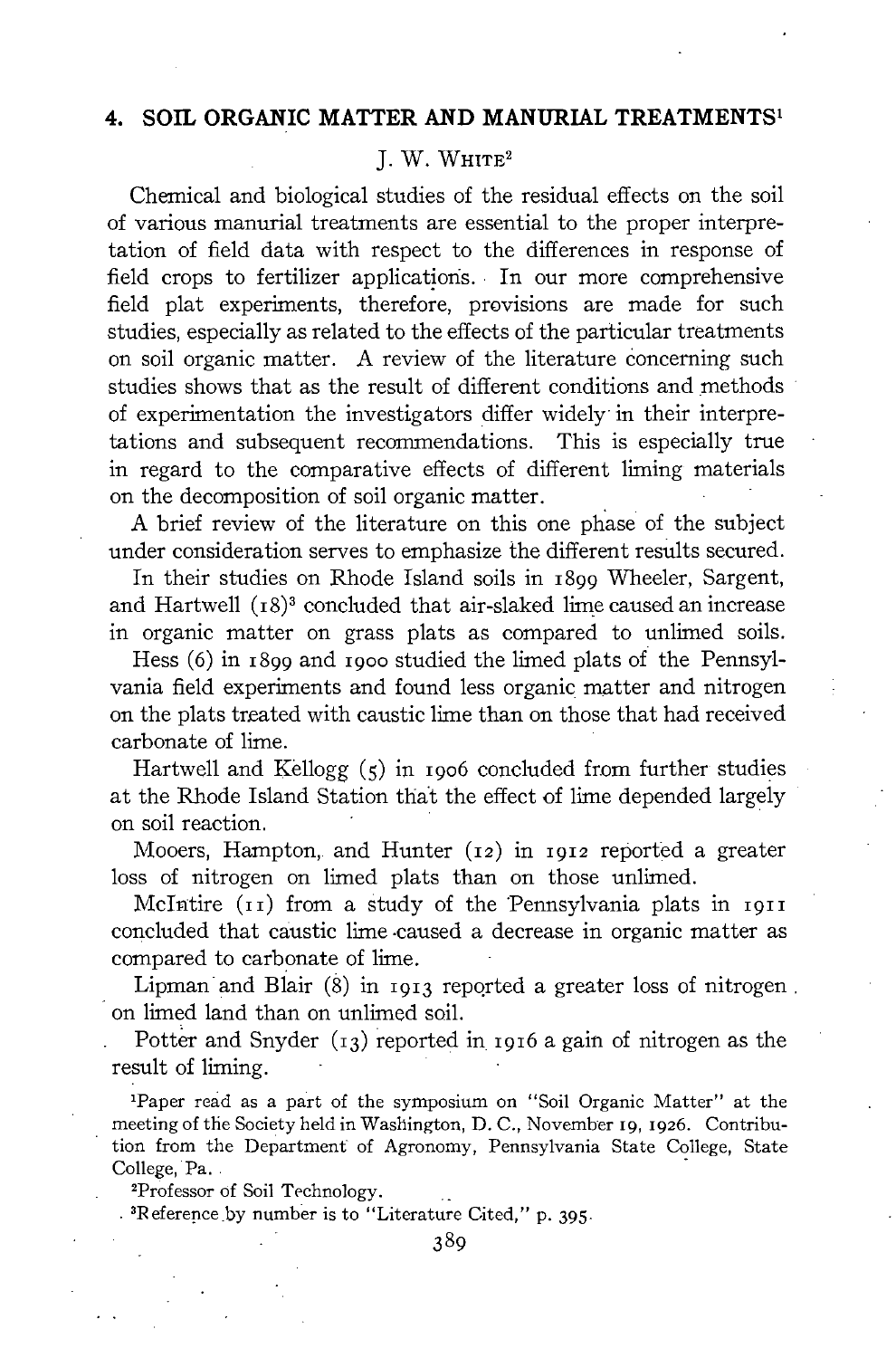Bear (2) in his studies of Dekalb soil at the West Virginia Experiment Station in 1016 concluded that quick lime caused a loss of organic carbon and nitrogen.

In  $1922$ , Carlson (3) from his studies concluded that in general the limed plats contained more organic carbon and nitrogen than did the unlimed plats.

Hess  $(6)$  in his studies of the Pennsylvania plats in  $1899$  found in the limestone treated soil 0.2% organic carbon and 0.0169% nitrogen in excess of that present in the soil treated with caustic lime. Hopkins  $(7)$  from these data computed that the effect of caustic lime as compared with limestone was equivalent to the destruction (in terms of the nitrogen difference of less than  $0.02\%$ ) of  $37\frac{1}{2}$  tons of farm manure in 16 years, or equivalent to the liberation of more than \$7.00 worth of nitrogen for.every ton of caustic lime applied. In like manner the difference of  $0.2\%$  of organic carbon was computed to the equivalent loss of  $37.6$  tons of fresh manure  $in$   $16$  years.

It is of interest to note that in computing the difference of  $0.0169\%$ nitrogen to the equivalent of pounds per acre Hopkins used as his weight per acre  $\varphi$  inches of soil, 2,224,800 pounds as suggested by Hess. However, the carbon figures were computed on the basis of 2,700,000 pounds per acre.

In  $1921$ , the writer (19) made a detailed study of the same plats as those examined by Hess and McIntire. As a result of this later study it was concluded:

(A) The odds, as determined by Student's method as dis cussed by Love and Brunson ( $\overline{10}$ ) and Love ( $\overline{9}$ ), indicate that the 'limestone and caustic lime treated plats are not significantly different in their content of organic carbon and nitrogen at the end of 40 years of continuous treatment.

 $(B)$  When the limed plats are compared with the untreated check plats in content of organic carbon, the caustic lime treatment only seems significantly higher than the untreated soil.

(C) In nitrogen content both the caustic lime and limestone treated soils are significantly higher than the untreated soil.

 $(D)$  The excess of organic carbon and nitrogen found on the limestone treated soil as reported by Hess and McIntire was shown to have been derived from charcoal discovered on the limestone plat of tier 4.

 $\overline{\Omega}$ 

From a detailed study of the manure and lime and manure plats after 40 years of continuous treatment, the writer  $(20)$  concluded as follows: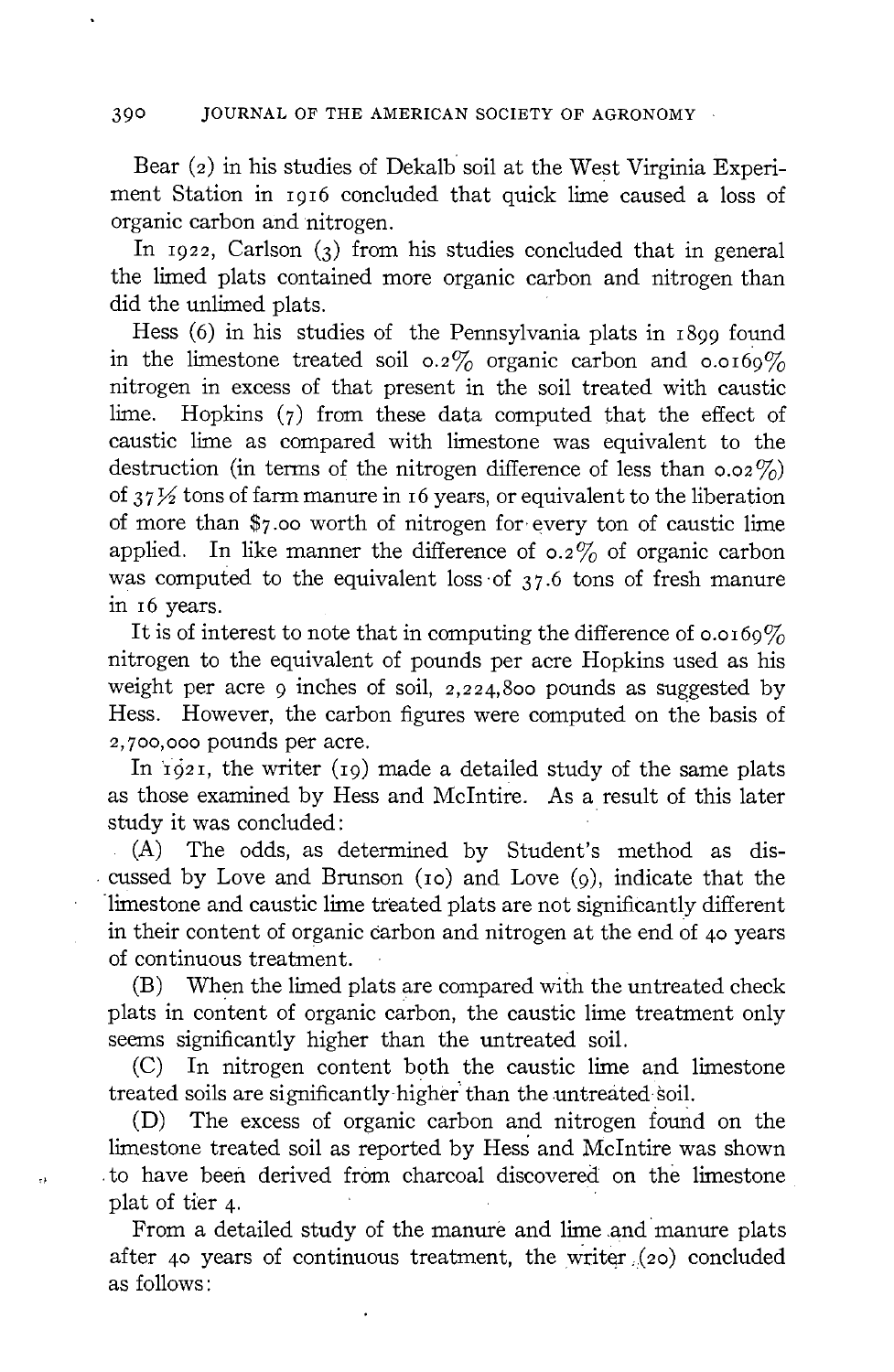(A) Lime has caused the decomposition in 40 years of  $90\%$ of the manure applied as compared to  $84\%$  where manure was used alone.

(B) It is estimated that  $93\%$  of the organic matter of the lime and manure plat is derived from crop residue compared to  $88\%$ where manure was used without lime.

(C) The lime and manure treatment showed a gain of 5o8 pounds per acre. of nitrogen in excess of the untreated check soil compared to  $2I4$  pounds where manure was used without lime, resulting in a gain of 294 pounds in favor of the limed land.

(D) Lime has caused the decomposition of 2,9oo pounds of organic matter in excess of the manure treatment, resulting in sufficient increased yields  $(r_3,r_2)$  pounds dry matter) of crops to leave a balance of  $I,345$  pounds of residual organic matter and  $I78$  pounds of nitrogen.

 $(E)$  The excess of organic matter found on the unlimed manured soil as the result of earlier studies was due to the presence of charcoal discovered by the writer on plat  $16$ , tier 2. On this plat it is estimated that  $25\%$  of the organic carbon is derived from charcoal residues.

In general, we may conclude that when used in connection with manure or a balanced mineral fertilizer the increased yields attending a normal lime application will furnish sufficient crop residue organic matter (roots and stubbles) at least to balance that lost as the result of increased bacterial activity and that there is no significant difference between the action of burnt lime and lime carbonate when applied in equivalent amounts of CaO.

## COMPARATIVE RESIDUAL EFFECTS OF MANURE AND MINERAL FERTILIZERS

Independent of the nature of the fertilizing material used the ultimate residual organic matter content of a soil depends largely upon the cropping system. It is a well-known fact that soils in permanent grass invariably contain a higher proportion of organic matter and nitrogen than the same soil in a system of cultivation. Advantage of this fact is taken in the manner of planning grain rotations to alternate the periods of cultivation with a period in grass and leguminous crops. During this rest period there is a pronounced recuperative effect which under proper fertilization tends to balance the organic matter and nitrogen rapidly lost during the period of cultivation.

Snyder  $(16)$  has shown that continuous growth of wheat for eight years resulted in the loss of over  $21\%$  of the total nitrogen of the soil,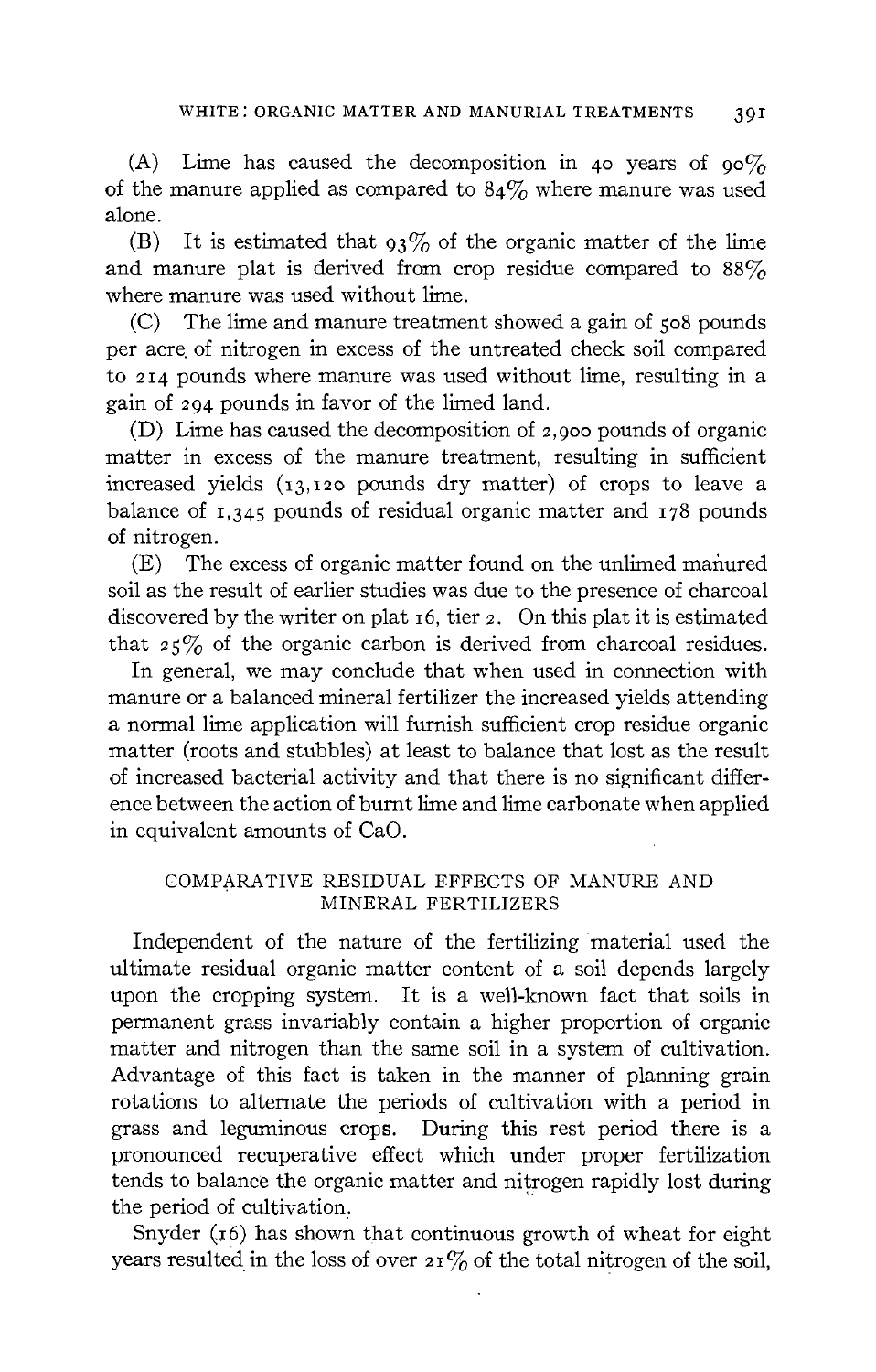equivalent to an annual loss of  $175$  pounds per acre in excess of that used as plant food. Shutt  $(i4)$ , Alway  $(i)$ , Swanson  $(i7)$ , and others show similar results in relation to their field studies.

At the Pennsylvania Experiment Station<sup>4</sup> the division strips which divide the old fertilizer plats have been in continuous bluegrass since  $1867$ . In  $1922$ , the writer (21) made a study of the organic matter and nitrogen content of certain of these grass strips and at the same time made a similar study of the adjoining cultivated plats. It was found that after 55 years under the two systems the grass land soils contained, as an average, 16,299 pounds per acre of organic matter and 818 pounds nitrogen in excess of the six cultivated soils. Even where 6 tons of manure and lime had been used biennially for 4o years the untreated grass land soil contained 12,265 pounds of organic matter and 60o pounds nitrogen in excess of the cultivated soil. A comparison of the untreated cultivated, check soil with that of the grass strips showed a gain for the latter of 2o,168 pounds per acre of organic matter and  $I, I60$  pounds nitrogen, or a percentage increase of 36.3 in organic matter and 46.9 in nitrogen content.

In the more depleted eastern soils the problem of soil rejuvenation through the Systematic use of manure and mineral fertilizers in connection with different grain rotations has been the subject of careful investigation. In these experiments it has been found that the ultimate organic matter and nitrogen content of the soil reaches a more or less definite level in a particular soil in accordance with the nature of the cropping system. Attempts to increase and maintain an abnormally high organic matter content through the excessive applications of farm manure has met with failure and resulted in excessive loss of organic carbon and nitrogen.

Bear (2) concluded from his studies of Dekalb soil at the West Virginia Experiment Station that the organic matter of a depleted soil can be increased and maintained in a rotation system through the systematic use of mineral fertilizers without the return of crop residues other than the roots and stubbles. Also, that the nitrogen content of the soil in like manner can be increased and maintained without the use of mineral nitrogen or farm manure.

In 1924, the writer (21) made a study of the residual effects of mineral fertilizers on Dekalb soil at the Snow Shoe experiment fields, including plats in a four-year grain rotation and those similarly fertilized in permanent Kentucky bluegrass pasture. At the end of

<sup>~</sup>These old plats were originally laid out in ~867 and from that time until 1881 were used for miscellaneous experiments. Since 1881 a definite field experiment has been conducted.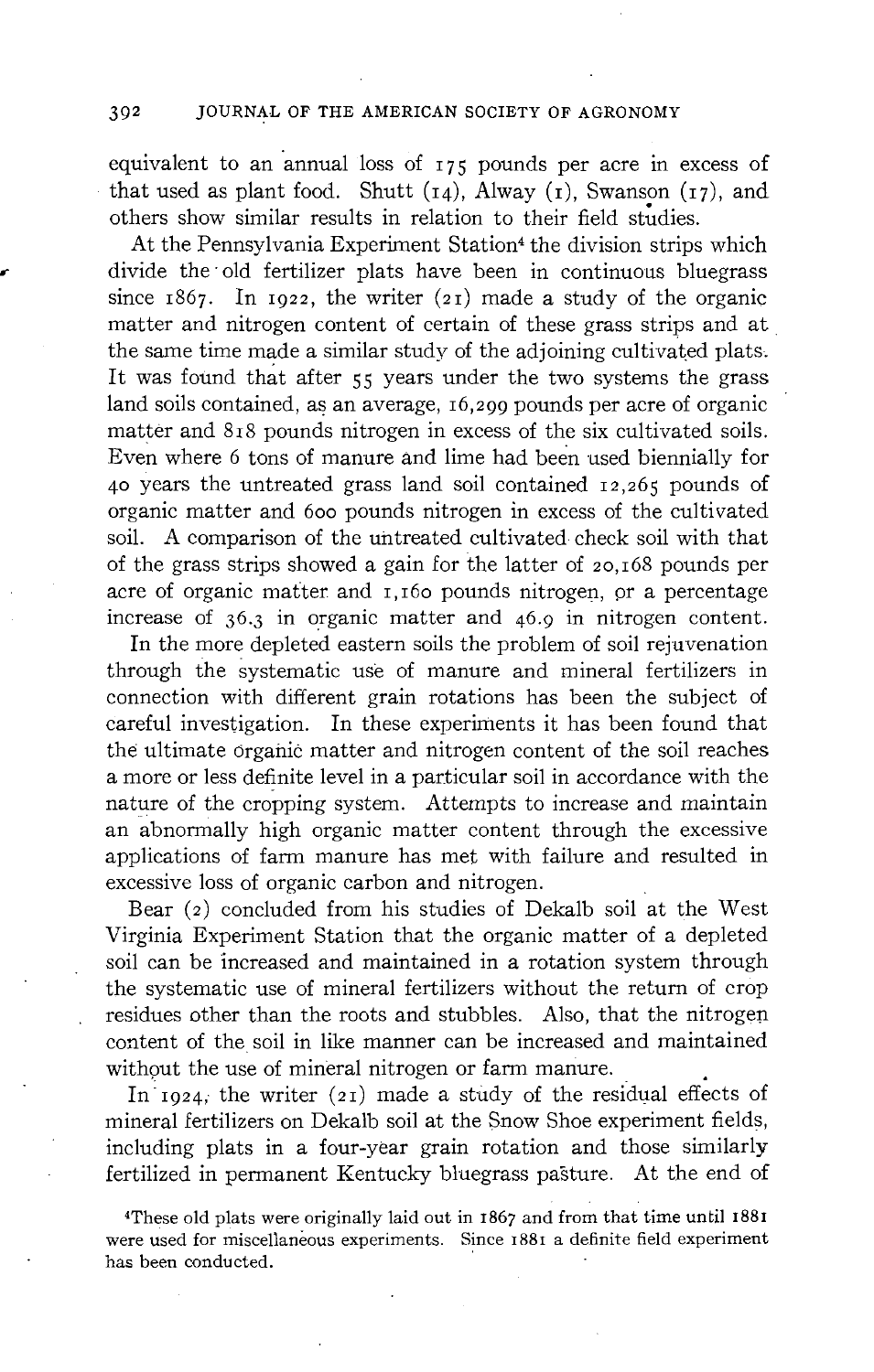### WHITE: ORGANIC MATTER AND MANURIAL TREATMENTS 393

eight years of cropping it was found, as an average, that where mineral fertilizers were used the organic matter content of the soil in permanent bluegrass had increased  $32.7\%$  as compared to  $18.4\%$ in the cultivated soil. The bluegrass soil showed a gain of  $33.3\%$ in nitrogen as compared to  $_{19.0\%}$  for the soil in grain rotation. From these data it will be seen that the rate of accumulation of organic matter under permanent bluegrass sod exceeds that of the cultivated soil by 78%.

## EFFECT OF MINERAL NITROGEN ON THE ULTIMATE DECAY OF SOIL ORGANIC MATTER

When crop residues of a low nitrogen content or a wide carbonnitrogen ratio, such as roots and stubbles, are returned to the soil, the excess of carbon is utilized by soil organisms as a source of energy. Such action continues until the ratio of nitrogen to carbon is increased approaching a more or less constant ratio of  $\overline{1:12}$ .

Sievers and Holtz  $(r<sub>5</sub>)$  found that the addition of nitrogen to straw, either in the organic or inorganic form, tends to reduce the excessive loss of carbon. In this connection they make the following statement: "Under conditions where organic matter of high carbon content is plowed under; as in the case of straw and heavy cereal stubbles, a treatment with a nitrogen fertilizer before plowing will not only overcome, in large part, the depressing influence on nitrate accumulation, but will also conserve much of the organic matter contained in the residue." It is of considerable interest to determine if this significant statement of Sievers and Holtz holds true under field conditions. If so, then plat soils which have received heavy applications of mineral nitrogen where the only source of organic. matter has been derived from roots and stubble should show a higher organic matter content than plats treated with mineral fertilizers without nitrogen, especially when the total yields of dry matter have been less in the second instance.

A study of the old plats at the Pennsylvania Experiment Station after 40 years of continuous cropping shows that such is not the case. In fact, the three plats treated with nitrate of soda applied biennially to the corn and wheat ground show less residual organic matter than the average of the four plats which have received acid phosphate and muriate of potash. The same is also true of the three plats treated with sulfate of ammonia. In each case the nitrogen treated plats have received the same amounts of PK. The summary in Table  $\bf{r}$ shows the total yields and residual organic matter at the end of 4o years on untreated cheek plats and those that have received complete fertilizers as compared to the PK plats.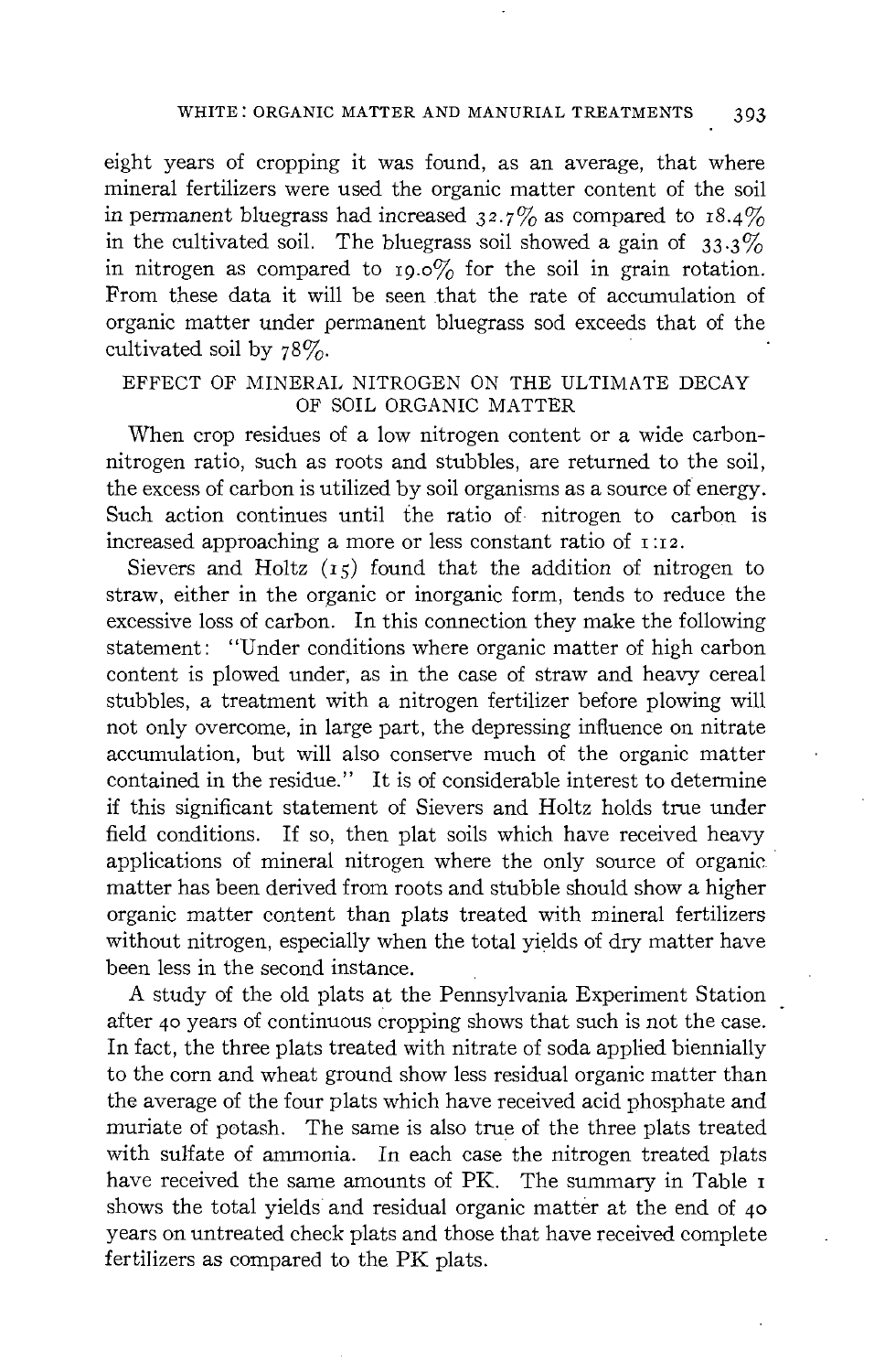TABLE *1.--Yields and residual organic matter after 4 ° years continuous cropping on Pennsylvania Experiment Station plats, average of Tiers r and 3.a*

Nitrate of Sulfate of Dried blood, PK, Check, soda, ammonia, no N no N pounds of N pounds of N pounds of N ~4 48 72 24 48 72 24 48 72 Yields of dry matter .....  $100$   $63$   $109$   $113$   $115$   $102$   $99$   $91$   $102$   $103$   $103$ <br>Residual organic matter ...  $100$   $86$   $101$   $96$   $99$   $91$   $99$   $98$   $102$   $103$   $103$ Residual organic matter.. Ioo 86 Ioi 96 99 9I 99 98 Io2 Io 3 Io3 aResults expressed on basis of PK treatment as Ioo.

A study of Table  $\bar{I}$  shows that nitrogen applied to the crop residues has not conserved organic matter, but, on the other hand, has apparently stimulated organic matter decay. If the total yield of dry matter produced in 40 years is divided by the pounds per acre of residual organic matter, we find that for each ton of dry matter produced on the PK plats there are left in the soil  $717$  pounds residual  $\sigma$ -organic matter as compared to only 631 as an average for the nitrate of soda plats, 716 pounds for the sulfate of ammonia treatment, and 680 pounds on the plats treated with dried blood. From these figures it will be seen that the PK treatment shows a greater proportion of residual organic matter in relation to the total yield of dry matter.

It is of interest to study in a similar manner the effect of different amounts of nitrogen applied in ammonium salts on the conservation of soil organic matter in a system of continuous wheat culture as practiced on Broad Balk Field at Rothamsted. The summary in Table 2 shows the total yields of dry matter and residual organic matter at the end of  $42$  years ( $1852-1893$ ) of continuous treatment as reported by Dyer  $(4)$ , also the pounds per acre residual organic matter per ton of dry matter produced.

TABLE 2.-Yields of dry matter and residual organic matter at the end of 42 years of *continuous treatment on Broad Balk Field, Rothamsted.a '*

|                                                                      |            |      |                                | Mineral salts, Check, Full mineral and ammonium salts |            |
|----------------------------------------------------------------------|------------|------|--------------------------------|-------------------------------------------------------|------------|
|                                                                      | no N       | no N | 43N                            | 86N                                                   | 129N       |
| Yields dry matter                                                    | 100        | 86   | 171                            | 251                                                   | 295        |
| Residual organic matter <sup>b</sup>                                 | 100        | 95   | 109                            | 118                                                   | <b>I22</b> |
| Pounds per acre residual                                             |            |      |                                |                                                       |            |
| organic matter per                                                   |            |      |                                |                                                       |            |
| ton of dry matter pro-                                               |            |      |                                |                                                       |            |
| $duced \dots \dots \dots \dots$                                      | 100        | 110  | 64                             | 47                                                    | 4I.        |
|                                                                      | $858$ lbs. |      | 980 lbs. $565$ lbs. $416$ lbs. |                                                       | $366$ lbs. |
| «Results expressed on basis of mineral treatment (without N) as 100. |            |      |                                |                                                       |            |

bComputed from the organic carbon (C x 1.724) on basis of 2,592,621 pounds soil per acre 9 inches.

A study of Table 2 shows that the addition of nitrogen has greatly increased the yields of dry matter. If it is assumed that the increased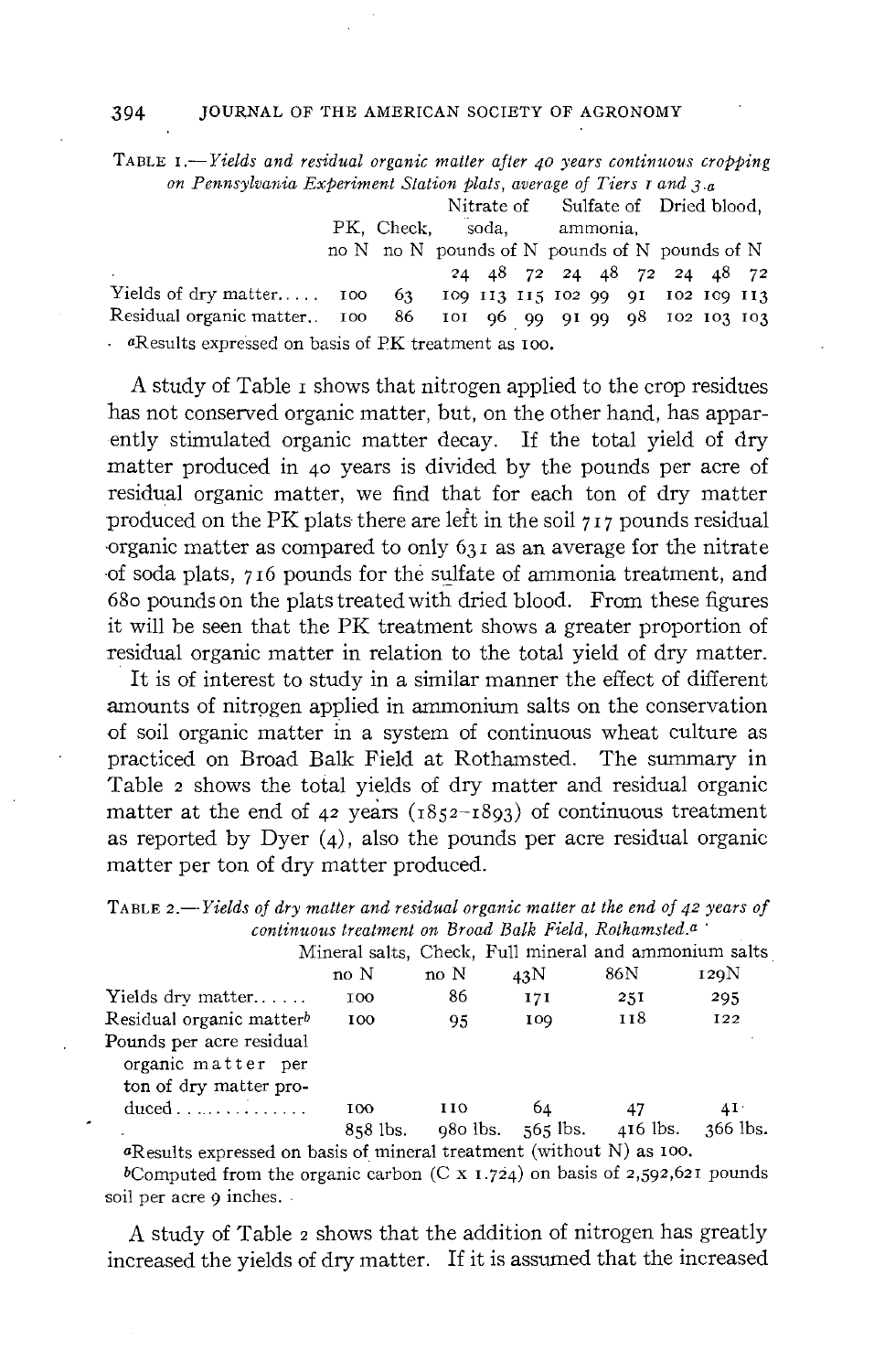yields have left in the soil the proportionate amounts of roots and stubble, then the effect of nitrogen has been to stimulate rather than retard organic decay. As an average, the three rates of nitrogen applications have caused an increased yield of  $10^{6}$  and only  $17\%$ increase in organic matter. For every ton of dry matter produced on the plat treated with minerals without nitrogen there is left in the soil 885 pounds per acre of residual organic matter as compared to only 449 pounds as an average for the nitrogen treated plats.

## **SUMMARY**

From a brief review of the literature concerning the relation of manurial treatments to the maintenance of soil organic matter, it may be concluded that the evident differences of opinion among investigators is due to variations in methods and conditions of experimentation.

Where lime in its several forms has been'used in connection with manure or a balanced mineral fertilizer, the temporary decrease in organic matter as the result of stimulated bacterial action is compensated by increased crop residues.

There is no measureable difference in the action of caustic lime and neutral carbonate on soil organic matter when applied in their equivalent neutralizing values.

Liberal use of mineral nitrogen as measured by long-time field experiments has stimulated the decay of organic matter in excess of such action by mineral fertilizer without nitrogen.

The laboratory observations of Sievers and Holtz concerning the effect of nitrogen on the conservation of organic matter is therefore not substantiated by long-time field experiments.

The economic importance of acid phosphate and potash used in connection with a grain rotation is emphasized by the fact that for 40 years without the use of applied nitrogen this treatment has maintained crop yields and soil organic matter. (Pennsylvania field plat experiments.)

The value of PK treatment in influencing the fixation of atmospheric nitrogen is shown from the fact that a total of 1,616 pounds of nitrogen have been removed by cropping on the Pennsylvania plats in 40 years and still the soil thus treated contains more residual nitrogen and organic matter than the plats treated with nitrate of soda or sulfate of ammonia.

## LITERATURE CITED

I. ALWAY, F. J., and TRUMBULL, R. S. A contribution to our knowledge of the nitrogen problem under dry farming. Jour. Ind. Eng. Chem., 2:135-138. 1910.